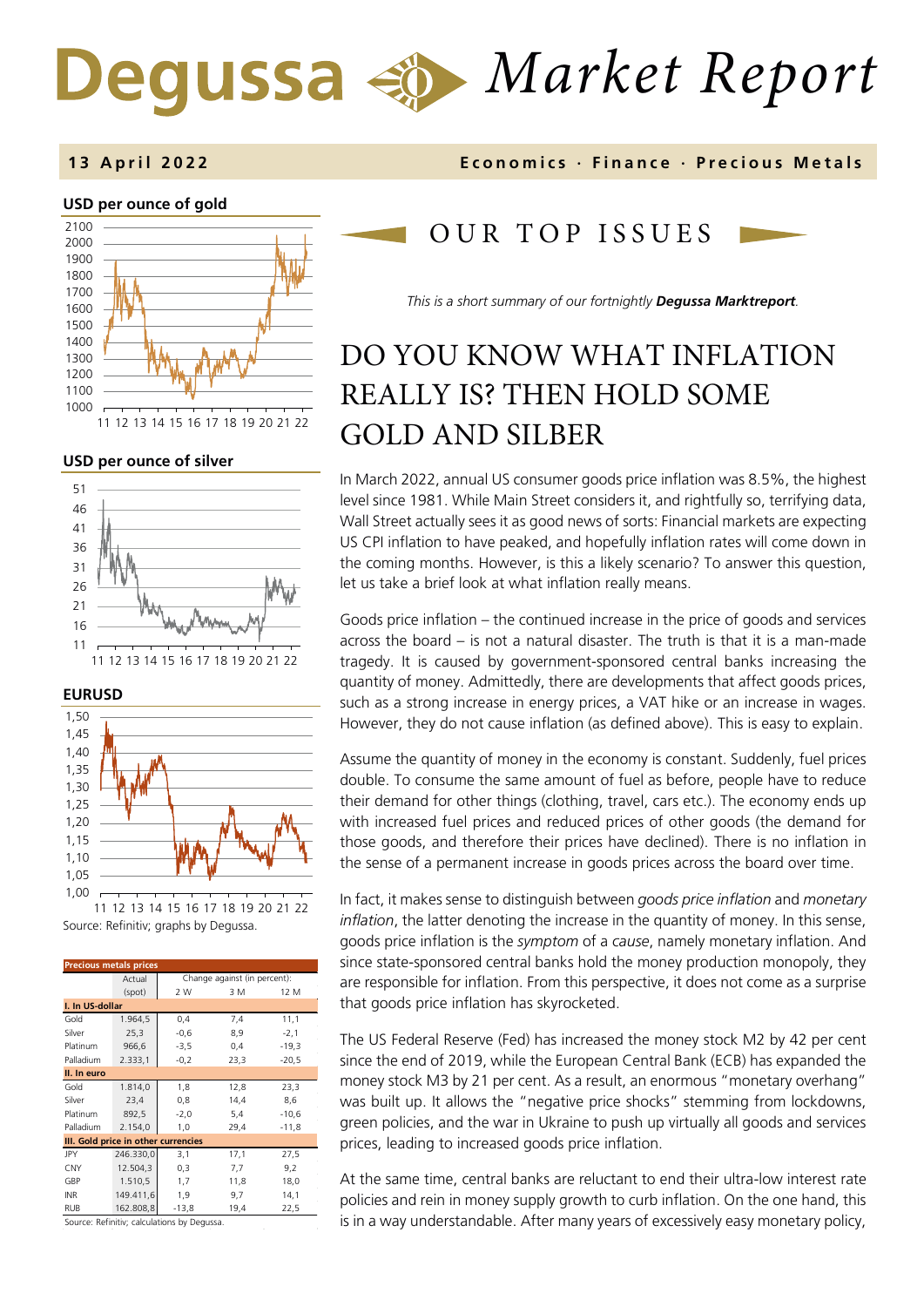## **Precious metal prices (USD/oz), last seven years**



Source: Refinitiv; graphs Degussa.

economies have become heavily reliant on the continued monetary stimulus. The heavily leveraged system could all too easily be thrown over the cliff if borrowing and capital costs rise too much.

On the other hand, monetary policymakers might hope that consumer goods price inflation will ease off, so they do not have to hike interest rates too much. This is, of course, a rather dangerous bet. The decision not to raise interest rates or delay rate hikes means that goods price inflation will be higher than it would otherwise be. And if future inflation pressure turns out to be higher than expected today, things could get really messy.

Experience in many countries has shown that persistently high inflation risks eroding people's confidence in official currencies. Once that happens, a "crisis of confidence" requires very a restrictive monetary policy, sending the economy into a deep recession and dissapointing people's elevated inflation expectations. However, given the heavily indebted western world, it is particularly difficult to believe that such a scenario would not be economically and politically catastrophic.

Even so, central banks continue to play with fire. They installed an overly accommodative monetary policy in the first place, and they did not have the courage to end it when it still was possible. Even worse: Policymakers now see elevated inflation as an acceptable "societal price" and the policy of increased inflation as the policy of the "least evil". All of this is, of course, bad news for the general public, who will suffer most from the debasement of their currencies.

As outlined in previous reports, inflation is quite a challenge for investors. There tends to be no easy way to avoid the costs and losses caused by inflation. However, holding physical gold and silver ranks among the viable options. Central banks' inflationary policies cannot reduce the exchange value of these precious metals, and other than bank deposits and short-term debt instruments, physical gold and silver do not carry any counterparty or default risk.

What is more, holding physical gold and silver would also hedge against the *extreme downside scenario – the unbacked paper money system spiralling completely out of control*. Admittedly, this is a tail risk scenario at this point. Unfortunately, however, it becomes increasingly likely with central banks allowing price inflation to edge ever higher, prioritizing "propping up the system" over "keeping inflation low".

\*\*\*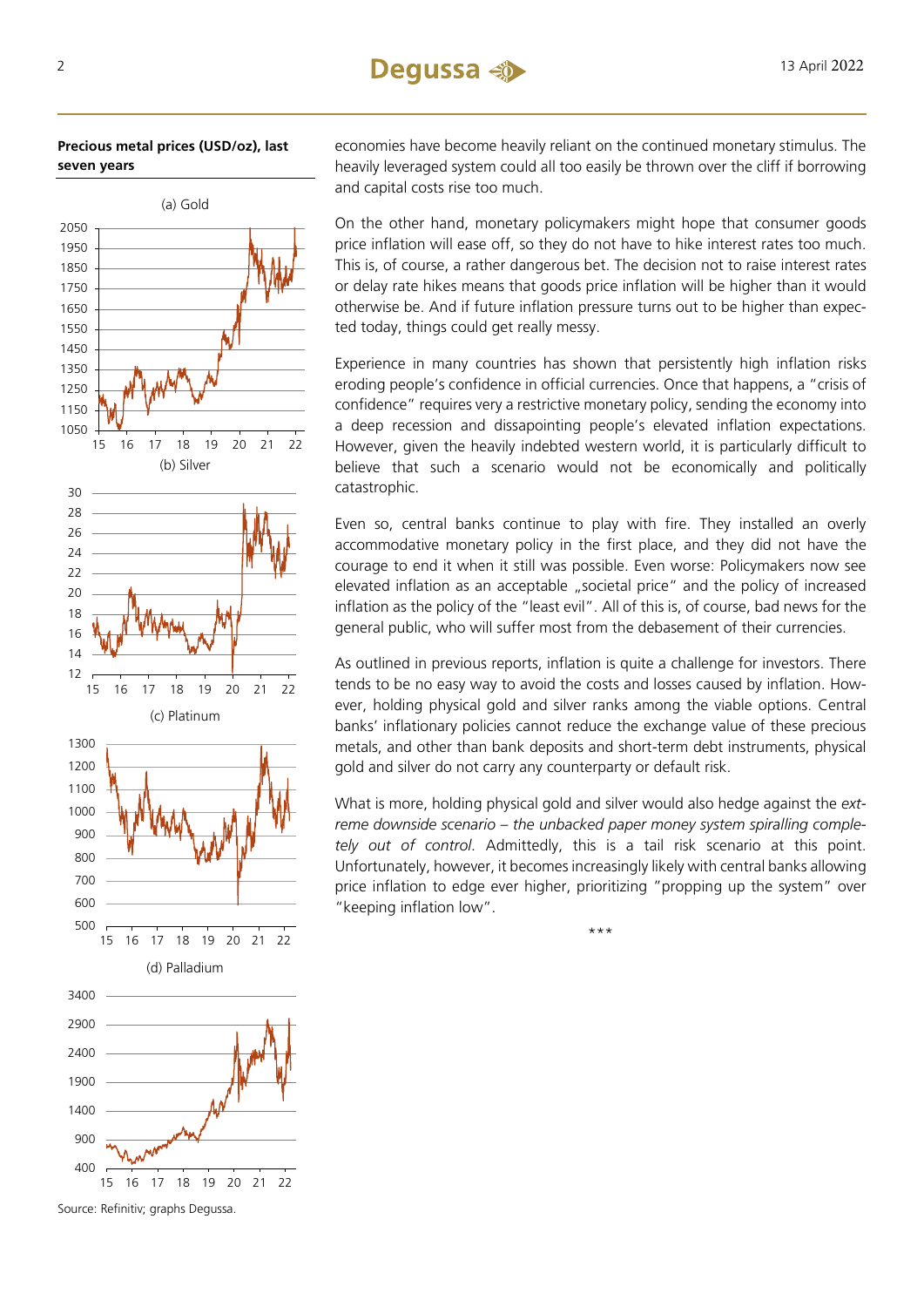## PRECIOUS METALS PRICES

**In US-Dollar per ounce**

|                                            |                        | Gold | Platinum<br><b>Silver</b> |      |                    | Palladium |                      |      |
|--------------------------------------------|------------------------|------|---------------------------|------|--------------------|-----------|----------------------|------|
| I. Actual                                  | 1964,5                 |      | 25,4                      |      | 965,2              |           | 2324,8               |      |
| II. Gliding averages                       |                        |      |                           |      |                    |           |                      |      |
| 10 days                                    | 1780,0                 |      | 22,3                      |      | 938,7              |           | 1775,6               |      |
| 20 days                                    | 1796,5                 |      | 23,1                      |      | 971,5              |           | 1861,8               |      |
| 50 days                                    | 1797,1                 |      | 23,6                      |      | 1013,1             |           | 1967,3               |      |
| 100 days                                   | 1790,1                 |      | 23,6                      |      | 1003,2             |           | 2143,5               |      |
| 200 days                                   | 1794,1                 |      | 25,0                      |      | 1084,1             |           | 2441,7               |      |
| III. Estimates for end 2022<br>(1)         | 2100<br>$\overline{7}$ |      | 28<br>11                  |      | 1175<br>22         |           | 2261<br>$-3$         |      |
| <b>Band width</b>                          | Low                    | High | Low                       | High | Low                | High      | Low                  | High |
|                                            | 1700                   | 2280 | 21,0                      | 31,0 | 830                | 1280      | 1650                 | 2400 |
| (1)                                        | $-13$                  | 16   | $-17$                     | 22   | $-14$              | 33        | $-29$                | 3    |
| V. Annual averages<br>2019<br>2020<br>2021 | 1382<br>1753<br>1804   |      | 16,1<br>20,2<br>25,5      |      | 862<br>878<br>1095 |           | 1511<br>2180<br>2422 |      |
|                                            |                        |      |                           |      |                    |           |                      |      |

| In Euro per ounce                          |                                            |                                            |                                           |                                                                     |  |  |
|--------------------------------------------|--------------------------------------------|--------------------------------------------|-------------------------------------------|---------------------------------------------------------------------|--|--|
|                                            | Gold                                       | <b>Silver</b>                              | <b>Platinum</b>                           | Palladium                                                           |  |  |
| I. Actual                                  | 1814,5                                     | 23,4                                       | 891,5                                     | 2147,3                                                              |  |  |
| II. Gliding averages                       |                                            |                                            |                                           |                                                                     |  |  |
| 10 days                                    | 1576,4                                     | 19,8                                       | 831,3                                     | 1572,5                                                              |  |  |
| 20 days                                    | 1592,2                                     | 20,5                                       | 861,0                                     | 1650,1                                                              |  |  |
| 50 days                                    | 1569,3                                     | 20,6                                       | 884,3                                     | 1717,0                                                              |  |  |
| 100 days                                   | 1542,5                                     | 20,4                                       | 864,3                                     | 1844,0                                                              |  |  |
| 200 days                                   | 1521,7                                     | 21,2                                       | 918,4                                     | 2065,5                                                              |  |  |
| III. Estimates for end 2022<br>(1)         | 1944<br>$\overline{7}$                     | 26<br>11                                   | 1088<br>22                                | 2093<br>$-3$                                                        |  |  |
| <b>Band width</b><br>(1)                   | High<br>Low<br>1573<br>2110<br>$-13$<br>16 | High<br>Low<br>19,4<br>28,7<br>$-17$<br>23 | High<br>Low<br>760<br>1180<br>$-15$<br>32 | High<br>Low<br>1520<br>2220<br>$\ensuremath{\mathfrak{Z}}$<br>$-29$ |  |  |
| V. Annual averages<br>2019<br>2020<br>2021 | 1235<br>1535<br>1519                       | 14<br>18<br>21                             | 770<br>769<br>921                         | 1350<br>1911<br>2035                                                |  |  |

Source: Refinitiv; calculations and estimates Degussa. Numbers are rounded.

 $(1)$  On the basis of actual prices.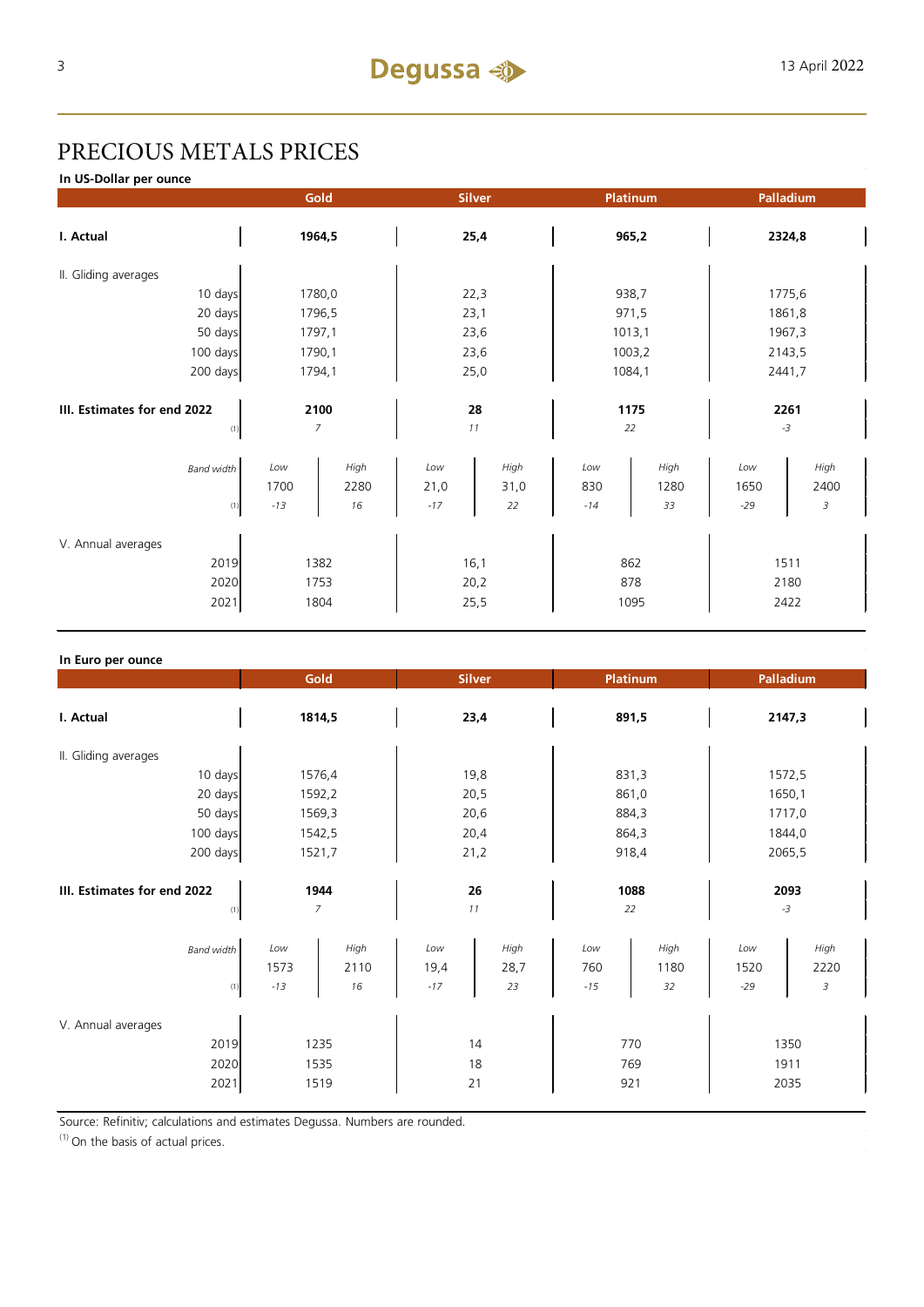## BITCOIN, PERFORMANCE OF VARIOUS ASSET CLASSES

## **Bitcoin in US dollars**



Source: Refinitiv; graph by Degussa.

## **Performance of stocks, commodities, FX and bonds**

(a) In national currencies (b) In euro



|                             | $-60$   | $-40$ | $-20$   | 0 |     | 20   | 40   | 60 |
|-----------------------------|---------|-------|---------|---|-----|------|------|----|
| S&P 500                     |         |       | $-3,0$  |   |     |      |      |    |
| Nasdag                      |         |       | $-9,8$  |   |     |      |      |    |
| Euro STOXX 50               |         |       | $-1,6$  |   |     |      |      |    |
| <b>FTSE 100</b>             |         |       |         |   | 3,5 |      |      |    |
| <b>DAX</b>                  |         |       | $-11,1$ |   |     |      |      |    |
| Swiss MI                    |         |       | $-1,2$  |   |     |      |      |    |
| Nikkei                      |         |       | $-12,2$ |   |     |      |      |    |
| Hang Seng                   |         |       | $-4,6$  |   |     |      |      |    |
| Bovespa                     |         |       |         |   |     |      | 30,9 |    |
| Russia                      | $-38,4$ |       |         |   |     |      |      |    |
| CRB Index                   |         |       |         |   |     |      | 35,1 |    |
| Gold                        |         |       |         |   |     | 12,3 |      |    |
| Silver                      |         |       |         |   |     | 13,9 |      |    |
| Crude oil                   |         |       |         |   |     |      | 31,5 |    |
| <b>EURUSD</b>               |         |       | $-4,8$  |   |     |      |      |    |
| <b>EURJPY</b>               |         |       |         |   | 3,7 |      |      |    |
| <b>EURGBP</b>               |         |       | $-0,9$  |   |     |      |      |    |
| <b>EURCHF</b>               |         |       | $-2,7$  |   |     |      |      |    |
| <b>USDCAD</b>               |         |       |         |   | 0,1 |      |      |    |
| <b>USDGBP</b>               |         |       | $-3,9$  |   |     |      |      |    |
| <b>USDJPY</b>               |         |       |         |   |     | 8,9  |      |    |
| US gov't bond 7 - 10 yrs    |         |       | $-3,5$  |   |     |      |      |    |
| US gov't bond 1 - 3 yrs     |         |       |         |   | 2,3 |      |      |    |
| Euro gov't bond 7 - 10 yrs  |         |       | $-6,7$  |   |     |      |      |    |
| Euro gov't bond 1 - 3 yrs   |         |       | $-1,2$  |   |     |      |      |    |
| UK gov't bond 7 - 10 yrs    |         |       | $-4,0$  |   |     |      |      |    |
| UK gov't bond 1 - 3 yrs     |         |       | $-0,6$  |   |     |      |      |    |
| Japan gov't bond 7 - 10 yrs |         |       | $-5,0$  |   |     |      |      |    |
| Japan gov't bond 1 - 3 yrs  |         |       | $-3,7$  |   |     |      |      |    |

Source: Refinitiv; calculations by Degussa.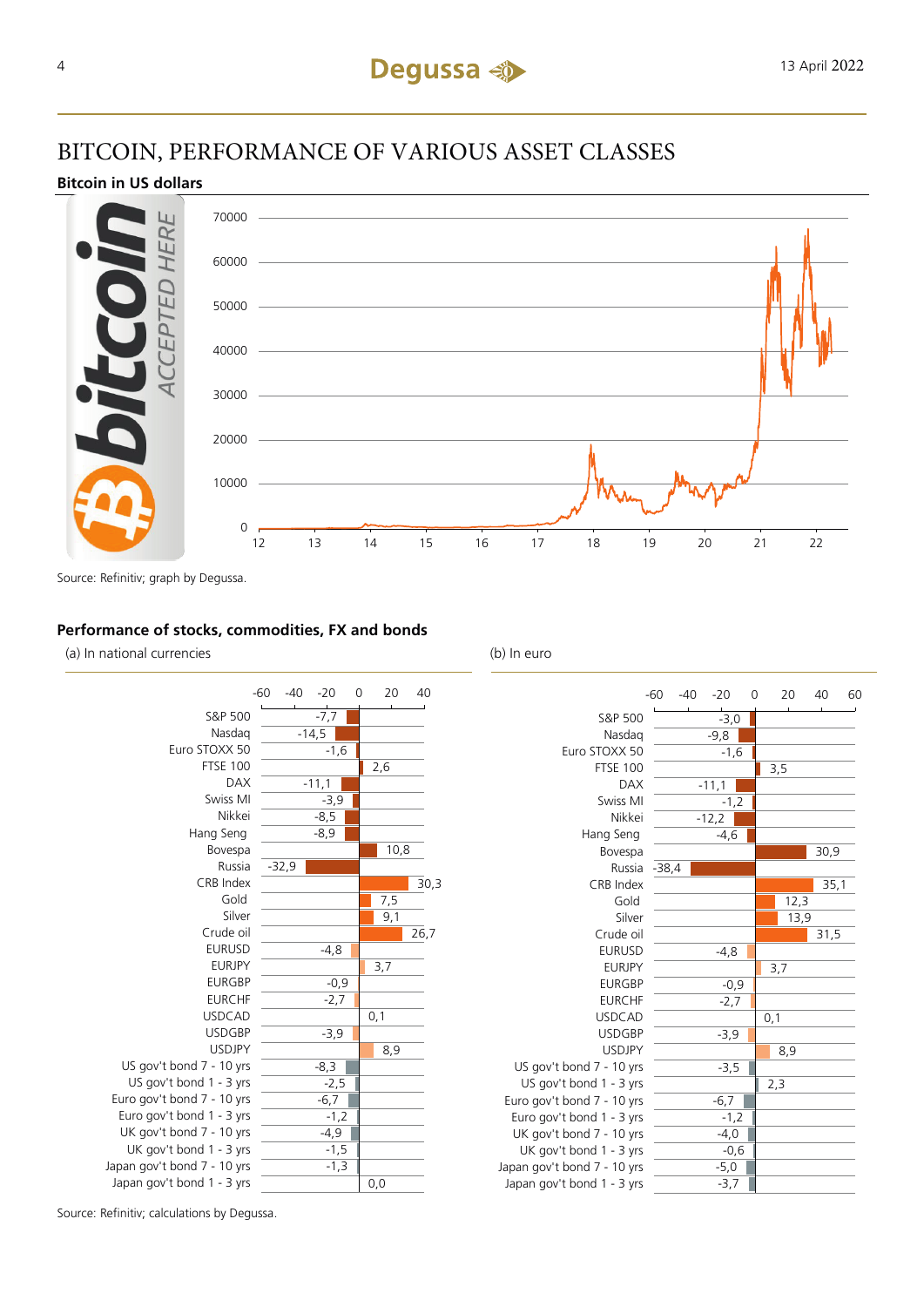## **Articles in earlier issues of the** *Degussa Market Report*

| <i><b>Issue</b></i> | Content                                                              |
|---------------------|----------------------------------------------------------------------|
| 13 April 2022       | Do You Know What Inflation Really Is? Then Hold Gold And Silver      |
| 31 March 2022       | How Not To Get Battered                                              |
| 17 March 2022       | There is no Return to Normality. The Case for Gold and Silver        |
| 3 March 2022        | Gold: Too Low For Too Long                                           |
| 17 February 2022    | The Inflation beast is bigger than you think it is                   |
| 3 February 2022     | The Bigger Gold Picture                                              |
| 20 Januar 2022      | Outlook for Gold and Silber brighter than you think it is            |
| 16 December 2021    | Welcome to a new chapter in the boom-and-bust-drama                  |
| 2 December 2021     | Inflation Is Not Temporary But Here To Stay                          |
| 18 November 2021    | The Case Against Gold And Silver. Revisited                          |
| 4 November 2021     | Stagflation Is Rearing Its Ugly Head                                 |
| 21 October 2021     | At A Crossroads. It Is Time For Gold And Silver                      |
| 7 October 2021      | Here Comes The Inflation Beast                                       |
| 23 September 2021   | Evergrande: China's Potential 'Lehman moment'?                       |
| 8 September 2021    | It All Depends On The Fed's 'Safety Net'                             |
| 26 August 2021      | Our Money Gets Thrown Under The Bus                                  |
| 12 August 2021      | The Crime of 1971                                                    |
| 29 July 2021        | Gold And The Market Fear That Is Not                                 |
| 15 July 2021        | Gold and the Monetary Policy Empire of Deception                     |
| 1 July 2021         | Investors believing the impossible, making the price of gold falter  |
| 17 June 2021        | Gold Against Neglected Risks                                         |
| 2 June 2021         | Gold And Inflation                                                   |
| 20 May 2021         | The Price Correction In The Crypto Space Is Not The End              |
| 6 May 2021          | The Dark Side of the Yield Curve Control Policy                      |
| 22 April 2021       | Bitcoin and the Golden Opportunity                                   |
| 8 April 2021        | On Precious Metal 2021 Price Forecasts                               |
| 25 March 2021       | Money Matters For Gold And Silver Prices                             |
| 11 March 2021       | Interest Rates are to the Price of Gold What Gravity is to the Apple |
| 25 February 2021    | The Dangers Of Digital Central Bank Money                            |
| 11 February 2021    | Gold Is Not In Bubble Territory                                      |
| 28 January 2021     | It Is High Time To Buy Gold And Silver                               |
| 14 January 2021     | The Great Gold And Silver Bull Market Is On                          |
| 17 December 2020    | Gold Against US-Dollar Risk. A Value Proposition                     |
| 3 December 2020     | Keep Your Cool - And Physical Gold And Silver                        |
| 19 November 2020    | It is Going to be Wild. Hold on to Physical Gold                     |
| 5 November 2020     | For In Fire Gold Is Tested                                           |
| 22 October 2020     | The Policy of Inflating Everything, Not Only The Price Of Gold       |
| 8 October 2020      | President Trump Is Good For Gold, Or Isn't He?                       |
| 24 September 2020   | Get Physical With Gold                                               |
|                     |                                                                      |

The Degussa Marktreport (German) and the Degussa Market Report (English) are available at: **www.degussa-goldhandel.de/marktreport**